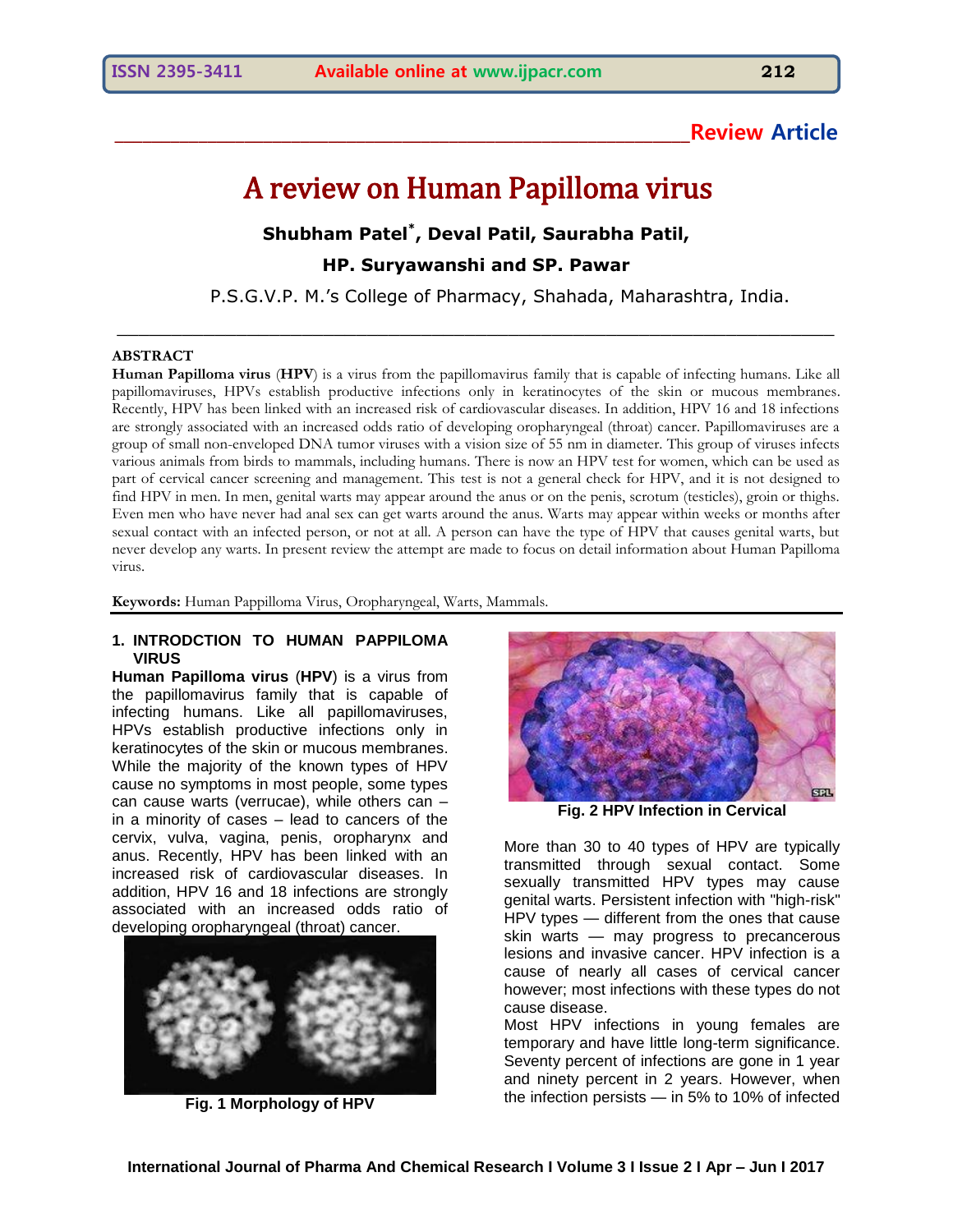women — there is high risk of developing precancerous lesions of the cervix, which can progress to invasive cervical cancer. This process usually takes 10–15 years, providing many opportunities for detection and treatment of the pre-cancerous lesion. Progression to invasive cancer can be almost always prevented when standard prevention strategies are applied, but the lesions still cause considerable burden necessitating preventive surgeries, which do in many cases involve loss of fertility<sup>1-4</sup> In more developed countries, cervical screening using a [Papanicolaou](http://en.wikipedia.org/wiki/Papanicolaou_test) (Pap) test or liquid-based cytology is used to detect abnormal cells that may develop into cancer. If abnormal cells are found, women are invited to have a [colposcopy.](http://en.wikipedia.org/wiki/Colposcopy) During a colposcopic inspection, biopsies can be taken and abnormal areas can be removed with a simple procedure, typically with a [cauterizing](http://en.wikipedia.org/wiki/Loop_electrical_excision_procedure)  [loop](http://en.wikipedia.org/wiki/Loop_electrical_excision_procedure) or, more commonly in the developing world [by freezing](http://en.wikipedia.org/wiki/Cervical_conization) (cryotherapy). Treating abnormal cells in this way can prevent them from developing into cervical cancer. [1, 2, 4]

Pap smears have reduced the incidence and fatalities of cervical cancer in the developed world, but even so there were 11,000 cases and 3,900 deaths in the U.S. in 2008. Cervical cancer has substantial mortality in resource-poor areas; worldwide, there are an estimated 490,000 cases and 270,000 deaths each year.

The circular HPV DNA is 6800 to 8000 base pairs in length and codes for eight genes - E6, E7, E1, E2, E4, E5, L1 and L2. The first six are "early" viral genes which code for proteins produced during the early phase of infection in the basal cell layer. They result in enhanced proliferation of the infected cells and their lateral expansion. <sup>[5]</sup> The E5 Protein has been shown to complex with epidermal-growth-factor receptor, platelet-derived-growth factor receptor and the colony-stimulating factor-1 receptor, which promotes growth. <sup>[6]</sup> E5 also appears to inhibit programmed cell death.<sup>[7]</sup> Nevertheless the fact that the viral E5 gene is often deleted during the process of viral DNA integration with the host cell genome suggests a dispensable role in oncogenesis. E6 and E7 genes and their proteins appear to have a central role in HPVinduced cervical cancer. They are expressed in cervical cancers and are individually able to immortalise various human cell lines in vitro but when expressed together their efficiency is enhanced.8 The E6 Protein has significant effects by virtue of its interaction with, and degradation of, p53.9 p53 is also known as the "guardian of the genome" and is crucial in

protecting normal cells when exposed to stress (e.g. radiation, UV light or chemicals). In such cells it causes cell cycle arrest preventing a cell with damaged DNA from multiplying, and allowing the cellular repair systems to fix any damaged DNA. If repair is not feasible then p53 induces apoptosis (programmed cell death). Since all cancers arise on a background of DNA mutations, p53 has a key role in preventing carcinogenesis and unsurprisingly 50-60% of all cancers have p53 mutations. Other effects of the E6 protein include degradation of the proapoptotic BAK protein which is involved in the intrinsic (mitochondrial) death pathway. BAK has a physiological role in the cellular response to stress, in that it can promote opening of the mitochondrial permeability pores releasing intramitochondrial cytochrome-c which induces apoptosis. E6 also activates telomerase and stabilises active Src-family kinases involved in enhanced cell survival, proliferation, and motility. The E7 Protein binds to and degrades the Retinoblastoma (Rb) protein.10 The RB gene, initially identified as the gene responsible for childhood eye tumours, was one of the first tumour suppressor genes to be discovered and led to Knudson's famous "two-hit" hypothesis of cancer development.11 The Rb protein normally inhibits proliferation by binding to the E2F transcription factor – a key player controlling the G1/S phase checkpoint of the cell cycle. Loss of Rb by HPV E7 protein can therefore result in uncontrolled cell division. A- Normal cell would react to excessive E2F-mediated growth signals by p53-dependent apoptosis, however the presence of E6 protein counteracts this by p53 and BAK degradation which prevents apoptosis. The end result of their combined action is host cell DNA which is prone to accumulate chance errors unchecked by physiological repair or programmed cell death.<sup>[7]</sup> Papillomaviruses are a group of small nonenveloped DNA tumor viruses whose infection usually causes benign epithelial lesions (warts). Certain types of HPVs, such as HPV-16, HPV-18, and HPV-31, have been recognized as

causative agents of cervical cancer and anal cancer and their infections, which arise via sexual transmission, are associated with more than 95% of cervical cancer. Papillomaviruses infect keratinocytes in the basal layer of stratified squamous epithelia and replicate in the nucleus of infected keratinocytes in a differentiationdependent manner. Viral gene expression in infected cells depends on cell differentiation and is tightly regulated at the transcriptional and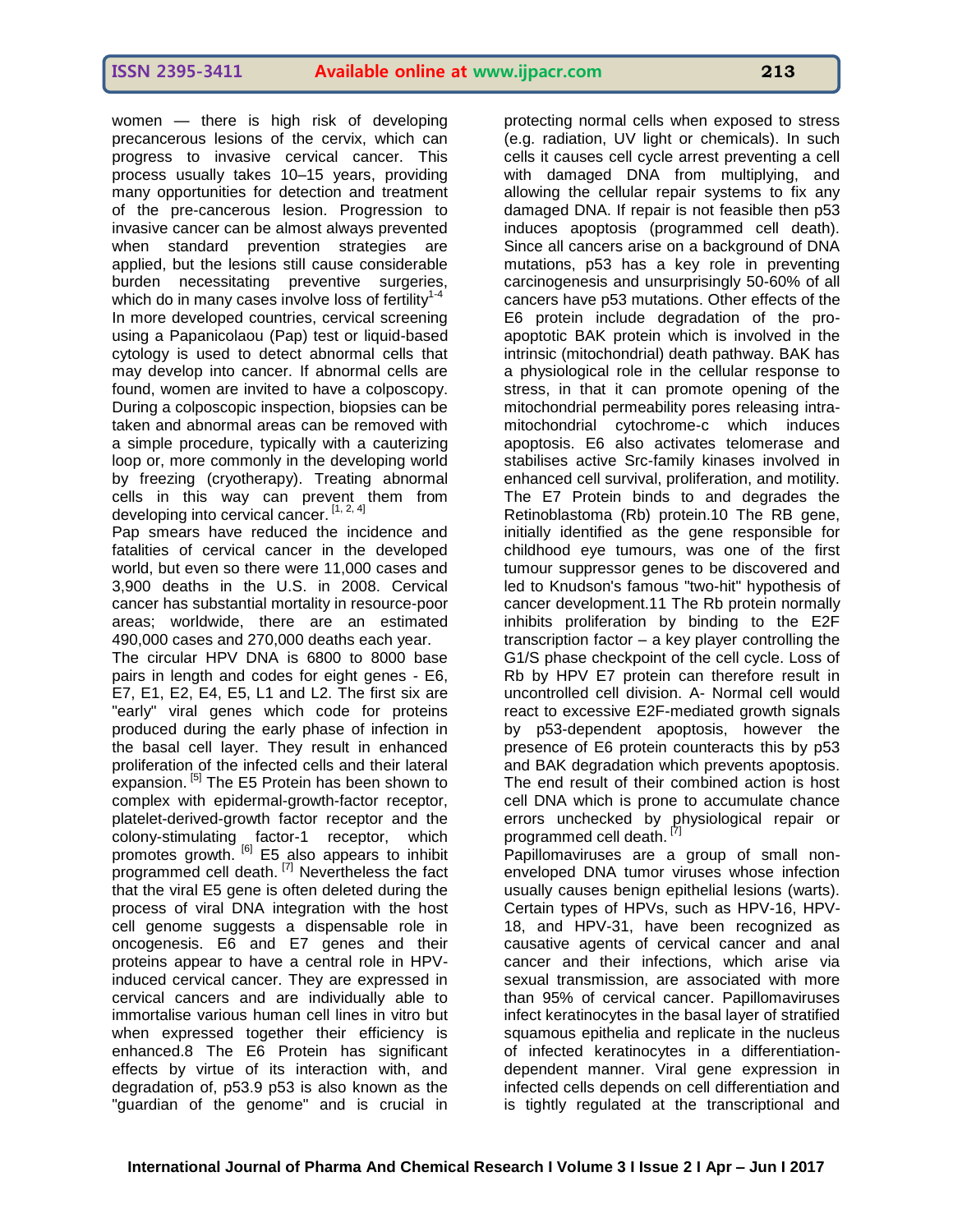post-transcriptional levels. A noteworthy feature of all papillomavirus transcripts is that they are transcribed as a bicistronic or polycistronic form containing two or more ORFs and are polyadenylated at either an early or late poly(A) site. In the past ten years, remarkable progress has been made in understanding how this complex viral gene expression is regulated at the level of transcription (such as via DNA methylation) and particularly post-transcription (including RNA splicing, polyadenylation, and translation). Current knowledge of papillomavirus mRNA structure and RNA processing has provided some clues on how to control viral oncogene expression. However, we still have little knowledge about which mRNAs are used to translate each viral protein. Continuing research on post-transcriptional regulation of papillomavirus infection will remain as a future focus to provide more insights into papillomavirus-host interactions, the virus lifecycle, and viral oncogenesis.

Papillomaviruses are a group of small nonenveloped DNA tumor viruses with a vision size of 55 nm in diameter. This group of viruses infects various animals from birds to mammals, including humans. Papillomaviruses usually cause benign tumor but sometimes also cause malignancies. To date, more than one hundred human and animal papillomavirus genotypes (types) have been completely sequenced. It is likely that additional types will be added as additional papillomavirus genomes are cloned and sequenced. Recently, the International Committee on the Taxonomy of Viruses (ICTV) has accepted that papillomaviruses are a distinct taxonomic family, the Papillomaviridae, and are unrelated to the polyomaviruses and SV40. The taxonomic status of papillomavirus types, subtypes, and variants is based on the sequence of their L1 genes which differ from each other by at least 10%, 2-10%, and maximally 2%, respectively The bovine papillomavirus type 1 (BPV-1) and human papillomavirus type 1a (HPV-1a) genomes were the first papillomavirus genomes to be completely sequenced For the past two decades, BPV-1 has served as a prototype for studies of the molecular biology of papillomaviruses. [4]

Papillomaviruses replicate and assemble exclusively in the nucleus. Virus infects the keratinocytes in the basal layers of a stratified squamous epithelium. However, viral gene expression and replication proceed in a tightly controlled fashion regulated by keratinocyte

differentiation. Although the mechanism on how keratinocyte differentiation regulates HPV gene expression is not fully understood, there is general agreement that viral gene expression leads to the expression of six nonstructural viral regulatory proteins (E1, E2, E4, E5, E6 and E7) from the early region of the viral genome in undifferentiated or intermediately differentiated keratinocytes and two structural viral capsid proteins (L1 and L2) from the late region of the genome in keratinocytes undergoing terminal differentiation The E4 protein continues to be expressed in the terminally differentiated keratinocytes. E1 and E2 are involved in viral DNA replication and the regulation of early transcription. E4 expressed in a productive infection associates with cytokeratin filament collapse. E5, E6, and E7 are viral oncogenes and their expression induces cell immortalization and transformation. In particular, E6 and E7 are two viral oncoproteins that inactivate, respectively, p53 and pRb, two cellular tumor suppressor proteins.

Although papillomavirus infections usually result in benign lesions, human papillomavirus (HPV) infection sometimes progresses to the development of malignant lesions. Certain types of HPVs, such as HPV-16, HPV-18, and HPV-31, which are designated "high-risk" or "oncogenic," have been recognized as causative agents of cervical and anal cancers. These sexually transmitted viruses are associated with more than 95% of cervical cancer. Among those high-risk HPVs, HPV-16 alone is responsible for development of 58.9% of cervical cancer.This knowledge has led to the development not only of HPV vaccines but also of cervical cancer screening strategies which incorporate HPV testing. A characteristic consequence of cancer associated with persistent infection by these high-risk.

[HPV vaccines](http://en.wikipedia.org/wiki/HPV_vaccine) [\(Cervarix](http://en.wikipedia.org/wiki/Cervarix) and [Gardasil\)](http://en.wikipedia.org/wiki/Gardasil), which prevent infection with the HPV types (16 and 18) that cause 70% of cervical cancer, may lead to further decreases. [8, 12]

- HPV stands for human papillomavirus.
- There are more than 100 types of HPV.
- HPV is so common that three out of four people will have it at some point in their lives.
- Some types of HPV produce warts on the hands or feet.
- About 40 types of HPV can infect the genital area — the vulva, vagina, cervix, rectum, anus, penis, or scrotum.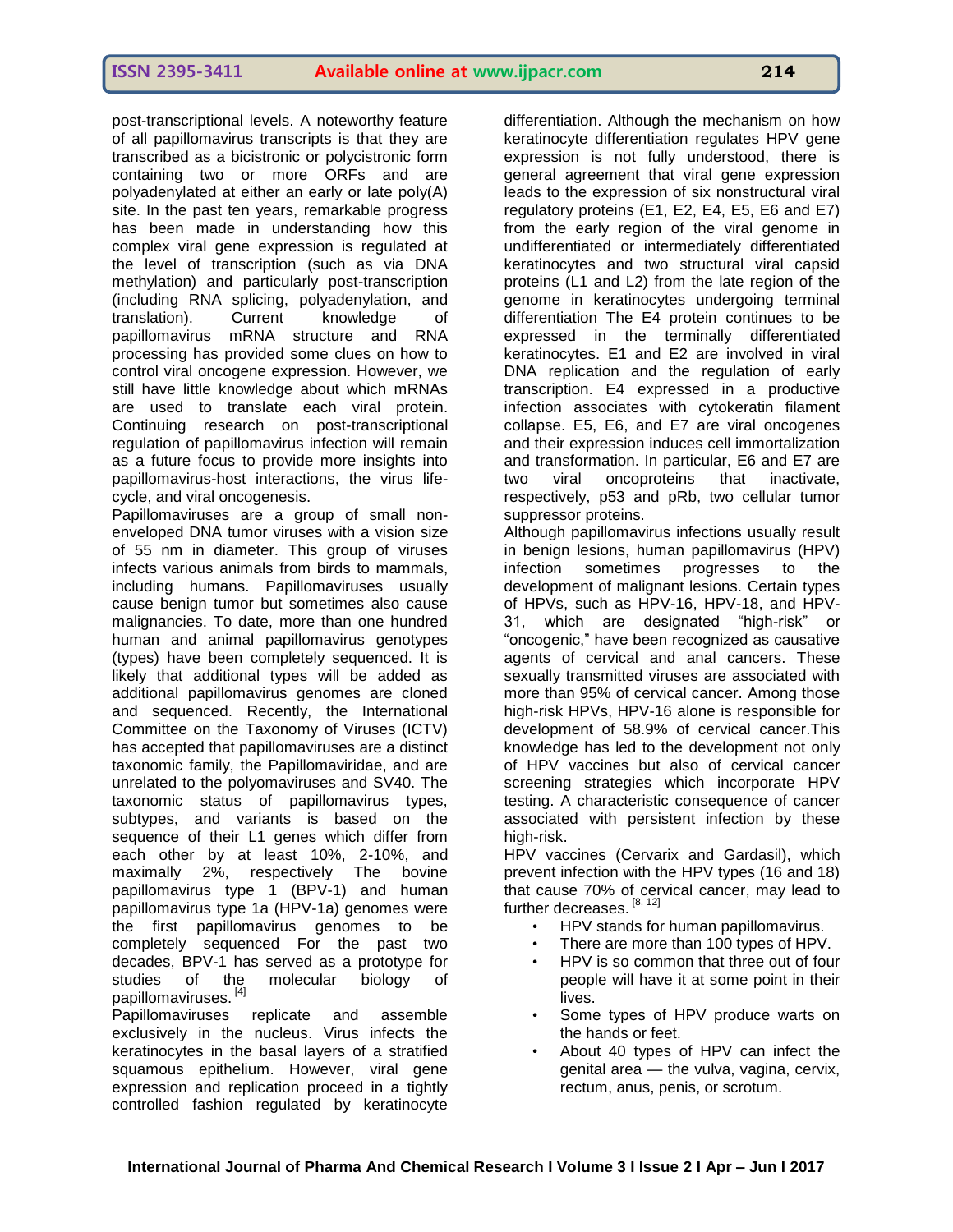- These types are transmitted through vaginal, anal, or oral, sex and other skin-to-skin contact.
- Papillomaviruses are small, approximately 52-55nm in diameter.
- They are non-enveloped, icosahedra particles. This shape is made up of 12 pentameric and 60 hexameric capsomers arranged on a T=7 lattice.
- Their carpsid is composed of two proteins, a major (L1) and minor (L2).
- They are DNA viruses.
- HPV is part of the family known as Papovaviruses, which was named for it's three main members: PApillomavirus, POlyomavirus, and simian Vacuolating Agent. They are found in many vertebrates, and exhibit high species specificity.
- This family contains two genera of oncogenic viruses, Papilloma and Polyoma viruses.
- The Papillomavirus' genome is circular, d/s DNA approximately 8,000bp in size.
- 77 subtypes or genotypes (Genus A Papovaviridae).
- 23 subtypes infect the ano-genital region.
- Most people exposed develop a subclinical infection.
- All develop some type of humoral response.
- 30% develop a clinical infection: condyloma or dysplasia.
- 15-35 years of age most susceptible.
- Only epithelial cells infected.
- 90% will clear high risk types.
- DNA virus with double stranded, circular DNA.
- Genome =  $8,000$  base pairs.
- 12-15 genes identified.
- Genotypes are based on a greater than 10% difference in DNA structure of E6, E7, or L1 genes.
- Icosohederal capsid outer shell
- HPV is the virus that causes warts.
- More than 100 different kinds, 30-some of this cause genital HPV.
- Spread by sexual contact or from mother to baby.
- Genital warts appear 6 weeks to 8 months after contact with an HPV infected person.
- The most common sexually transmitted disease worldwide.
- Certain types of HPV are linked with cervical cancer.
- Divided into 2 subcategories: Genital Warts and Cervical Dysplasia.
- Most people do not know they have it.
- There are high risk and low risk types of it.  $[11]$

#### **2. HISTORY 0F HUMAN PAPILLOMA VIRUS**[9, 13]

The papillomaviruses are part of the PAPOVAVIRIDAE family of DNA tumor viruses. First discovered in the early 40's. Gained notoriety in the early 80's when it was discovered that some types of HPV caused cervical cancer.

1894-1924: Ciufo, Variot and others show that genital and skin warts can be transmitted between individuals by a filterable infectious agent 1933 (Shope) rabbit papillomas have viral etiology, 1935 (Rous) papillomas can progress to carcinoma

Papillomaviruses found to cause skin warts and other tumors in vertebrates ranging from birds to people.

1928: Georgious Papanicolaou develops the ―Pap smear‖ technique for microscopic detection of cervical cancer and pre-cancer

1942: Rigoni-Stern reports that prostitutes have much higher incidence of cervical cancer than nuns

1951: George Otto Gey establishes in vitro culture of HeLa (Henrietta Lacks) cells derived from a lethal cervical cancer.

1983: Harald zur Hausen discovers new HPV types (types 16 and 18) lurking in HeLa cells and other cervical cancer cells.

2008: Harald zur Hausen wins Nobel Prize for his work establishing a causal link between HPVs and cervical cancer.

#### **3. TRANSCRIPTION OF HUMAN PAPPILOMA VIRUS:-** [7, 14]

All papillomaviruses contain a double-stranded, circular DNA genome approximately 8 kb in size that can be divided, in general, into three major regions: early, late, and a long control region (LCR or noncoding region [NCR]). The three regions in all papillomaviruses are separated by two polyadenylation (pA) sites: early pA  $(A<sub>E</sub>)$  and late  $pA (A<sub>L</sub>)$  sites . The early region of papillomavirus genomes occupies over 50% of the virus genome from its 5′ half and encodes six common open reading frames (E1, E2, E4, E5, E6 and E7) that translate individual proteins as briefly described above. Two other ORFs, E3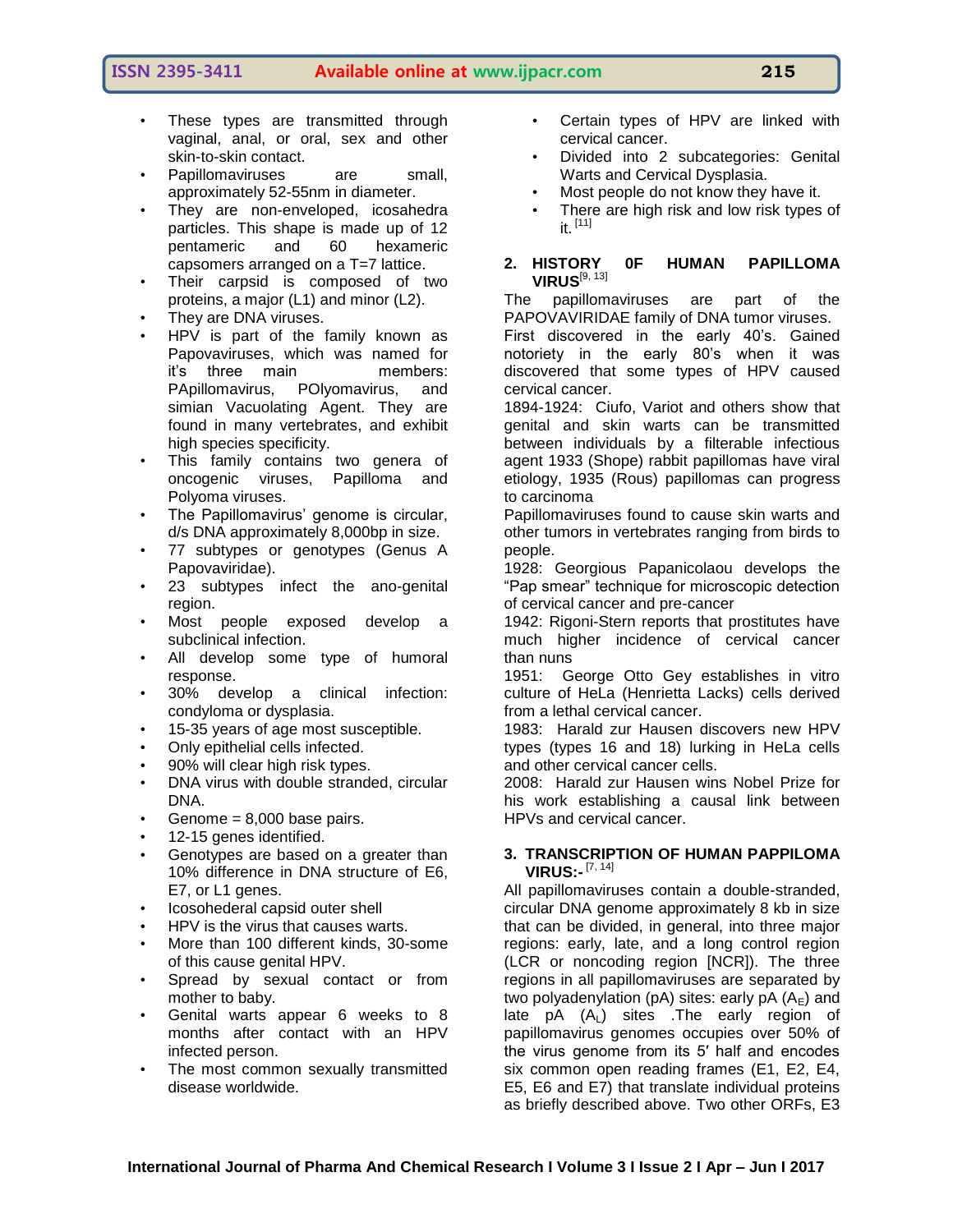and E8, were also assigned to this region initially, but only the E8 ORF in BPV-1 and HPV-31 .has been proven to encode a protein, a spliced E8^E2C fusion protein, which functions as a negative regulator of viral transcription and replication. Unlike BPV-1 and HPV-31, E8 in several rabbit papillomaviruses have been characterized as an oncogene, with features similar to those of the E5 of both BPV-1 and several HPVsHPV-31. The late region of all papillomavirus genomes, covering almost 40% of the virus genome, lies downstream of the early region and encodes L1 and L2 ORFs for translation of a major (L1) and a minor (L2) capsid protein. The LCR region, a segment of about 850 bp (10% of the HPV genome), has no protein-coding function, but bears the origin of replication as well as multiple transcription factor binding sites that are important in regulation of RNA polymerase II-initiated transcription from viral early as well as late promoters. How these transcription factor binding sites are involved in regulation of papillomavirus gene expression has been summarized in a recent comprehensive review. Genome structure and transcription map of HPV-16. The bracket line in the middle of the panel represents a linear form of the virus genome for better presentation of head-to-tail junction, promoters (arrows), and early  $(A_F)$  and late  $(A_L)$  polyadenylation.

In general, each ORF in a papillomavirus genome is often referred to as a gene. However, a gene, in molecular terms, is defined as the entire nucleic acid sequence that is necessary for the synthesis of a functional transcript. According to this definition, a gene is not equivalent to an ORF. In eukaryotes and many viruses, a gene usually contains axons and introns. An ORF encoding a polypeptide is usually spread across multiple axons from various parts of the genome which are combined into a full-length ORF through RNA splicing. This is particularly true in papillomaviruses even though only one ORF (E1^E4) in papillomaviruses spans two separate axons. In fact, extensive mRNA mapping and analysis of BPV-1 transformed C127 cells as well as productively infected bovine fibropapillomas has led to the conclusion that each transcript from the BPV-1 genome could be bicistronic, tricistronic, or even polycistronic with two or more ORFs. On the other hand, a particular ORF could exist in multiple mRNAs transcribed from different promoters. Until today, the transcription map of BPV-1 has been the best known map for our understanding of the

complexity of papillomavirus gene expression and has been summarized in the HPV compendium. However, to determine which transcripts encode which viral proteins has been a challenge and we still have only a very limited knowledge of which proteins are translated from each transcript. Recent HPV-16 transcript mapping and gene expression studies have shed some light on this problem. [1, 8]

Although there has been some recent progress on characterization of new promoters and minor transcripts from HPV-11 and HPV-31, this review will emphasize HPV-16 and update the HPV-16 transcription map. The HPV-16 genome contains two major promoters. The P97 promoter lies upstream of the E6 ORF and is responsible for almost all early gene expression .The P670 promoter lies within the E7 ORF region and is responsible for late gene expression. Although other minor promoters in the early regions of the genome have been described, their activities in the context of an episomal HPV genome remains unknown. The HPV-16 P97 promoter, equivalent to P99 in HPV-31 and P105 in HPV-18, is very potent and tightly controlled, primarily by upstream ciselements in the LCR. These cis-elements, including four consensus E2-binding sites (E2- BSs), ACC  $(N_6)$ GGT, interact with cellular transcription factors and the viral transactivator/repressor E2 and regulate the transcription of P97 from undifferentiated basal cells to highly differentiated keratinocytes. However, recent studies indicate that E2 functions as a repressor for P97 transcription at steps after TBP or TFIID binding and its transcriptional repression only occurs in cells harboring integrated, but not episomal HPV-16 DNA . The resulting early primary transcripts (pre-mRNAs) all have three exons and two introns, which undergo alternative RNA splicing and are polyadenylated at nt 4215. As shown in the, each intron of the early transcripts could be spliced out through utilization of three alternative 3′ splice sites at nt 409, 526 or 742 in intron 1, and three other alternative 3′ ss at nt 2582, 2709, 3358 in intron, leading to the production of at least 14 species of mRNA transcripts with various coding potential.

The HPV-16 P670 promoter is a late-promoter. Its activity can be induced only in differentiated keratinocytes. The similar activity of late promoter P742 in HPV-31 could be induced during vegetative replication of HPV-31 in raft cultures. In other DNA viruses, the late promoter activation always requires viral lytic DNA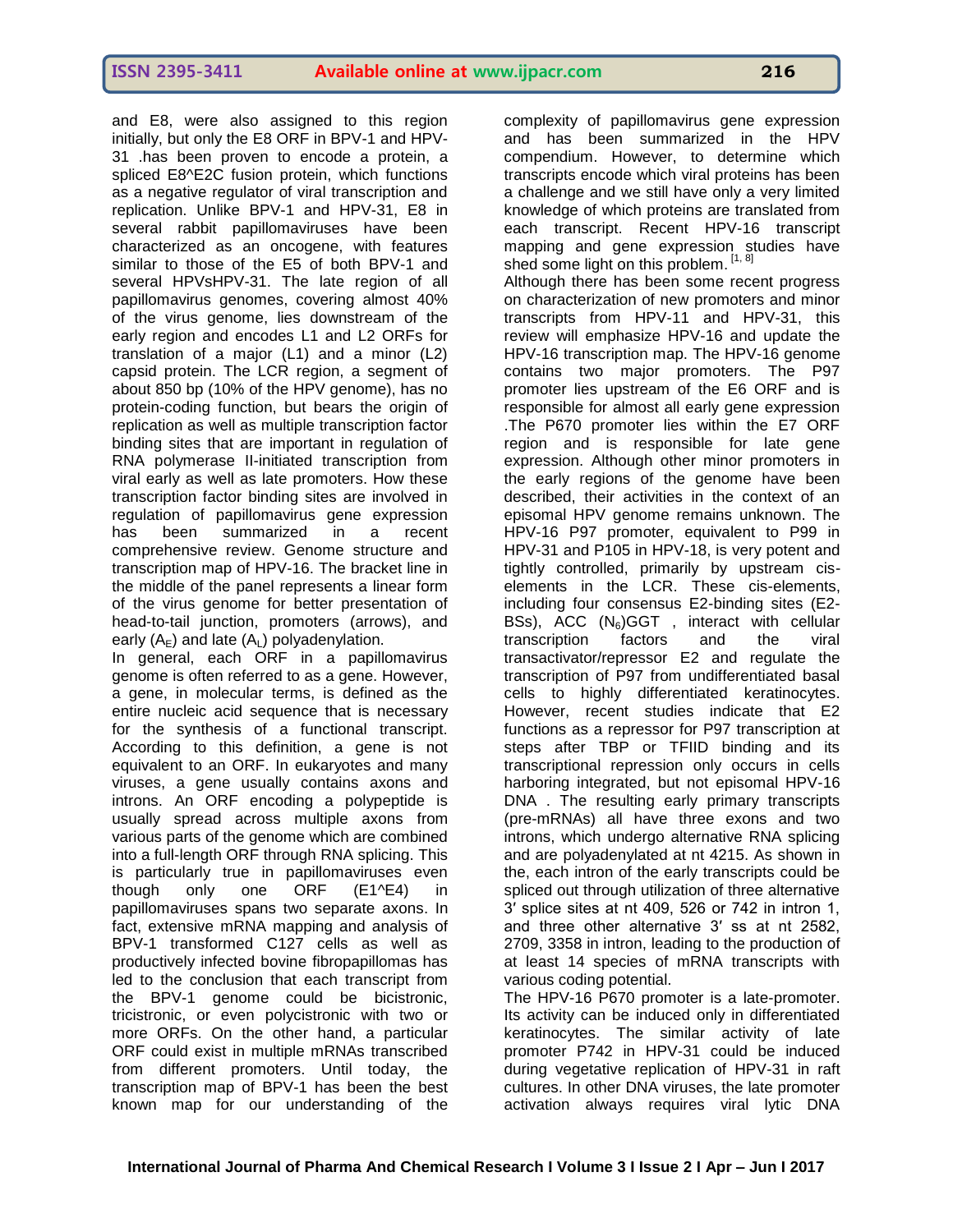replication. Although transcription of late promoter P742 in HPV-31 has been related to the protein kinase C pathway, it remains puzzling on how the late promoter is activated. A recent study suggests that cell differentiation signals alone are sufficient to activate transcription from the late promoter P742, although DNA amplification is also required for maximal activity of the late promoter . A cis element located in the E6 and E7 coding region appears to regulate the late promoter. Nevertheless, both the late P670 promoter in HPV-16 and P742 in HPV-31 are positioned in the E7 coding region and transcription from the late promoter has to bypass the early pA site to allow expression of the late region. As a result, a true late pre-mRNA is a chimeric transcript of early and late regions, with the early region in its 5′ half and the late region in its 3′ half. This late pre-mRNA can be processed into early region<br>transcripts which are cleaved and transcripts which are cleaved and polyadenylated at the early poly (A) site (transcripts P and Q) and late region transcripts which are cleaved and polyadenylated at the late poly(A) site (transcripts R, S, and T). In contrast to early transcripts, the late region transcripts are detectable only in differentiated keratinocytes with vegetative DNA replication.**[4]**

#### **4. STRUCTURE OF THE HUMAN PAPPILOMA VIRUS**[7, 9]

**(1) Viral components and physical properties** Papillomaviruses are small, non-enveloped, icosahedral DNA viruses that have a diameter of 52–55 nm. The viral particles consist of a single double-stranded DNA molecule of about 8000 base-pairs (bp) that is bound to cellular histones and contained in a protein capsid composed of 72 pentameric capsomers. The capsid contains two structural proteins — late (L)1 (55 kDa in size; 80% of total viral protein) and L2 (70 kDa) — which are both virally encoded. Virus-like particles (VLPs) can be produced by the expression of L1, alone or in combination with

L2, in mammalian or non-mammalian expression systems. The intact virion has a density of 1.34 g/mL in cesium chloride and a sedimentation coefficient (S20, W) of 300 (Kirnbauer et al., 1992; Hagensee et al., 1993a).

# **(2) HPV genome, proteins and life cycle**

The genomes of all HPV types contain approximately eight ORFs that are all transcribed from a single DNA strand. The ORF can be divided into three functional parts: the early (E) region that encodes proteins (E1–E7) necessary for viral replication; the late (L) region that encodes the structural proteins (L1–L2) that are required for virion assembly; and a largely non-coding part that is referred to as the long control region (LCR), which contains cis elements that are necessary for the replication and transcription of viral DNA. The viral E proteins are transcribed from the early promoter (e.g. P97 in HPV 31) whereas the L proteins are transcribed principally from the late promoter (P742 in HPV 31) (see Figure 1) (Fehrmann & Laimins, 2003). The E1 and E2 proteins of HPV act as factors that recognize the origin of replication; E2 protein is also the main regulator of viral gene transcription. E4, despite its name, is believed to be involved in the late stages of the life cycle of the virus and E5 may function during both early and late phases. The E6 and E7 proteins target a number of negative regulators of the cell cycle, primarily p105Rb and p53, respectively. During the viral life cycle, E6 and E7 facilitate stable maintenance of viral episomes and stimulate differentiating cells to re-enter the S phase. The L1 and L2 proteins assemble in capsomers, which form icosahedral capsids around the viral genome during the generation of progeny virions (Fehrmann & Laimins, 2003).<sup>[12]</sup>

#### **5. CLASSIFICATION OF HUMAN PAPPILOMA VIRUS**[16]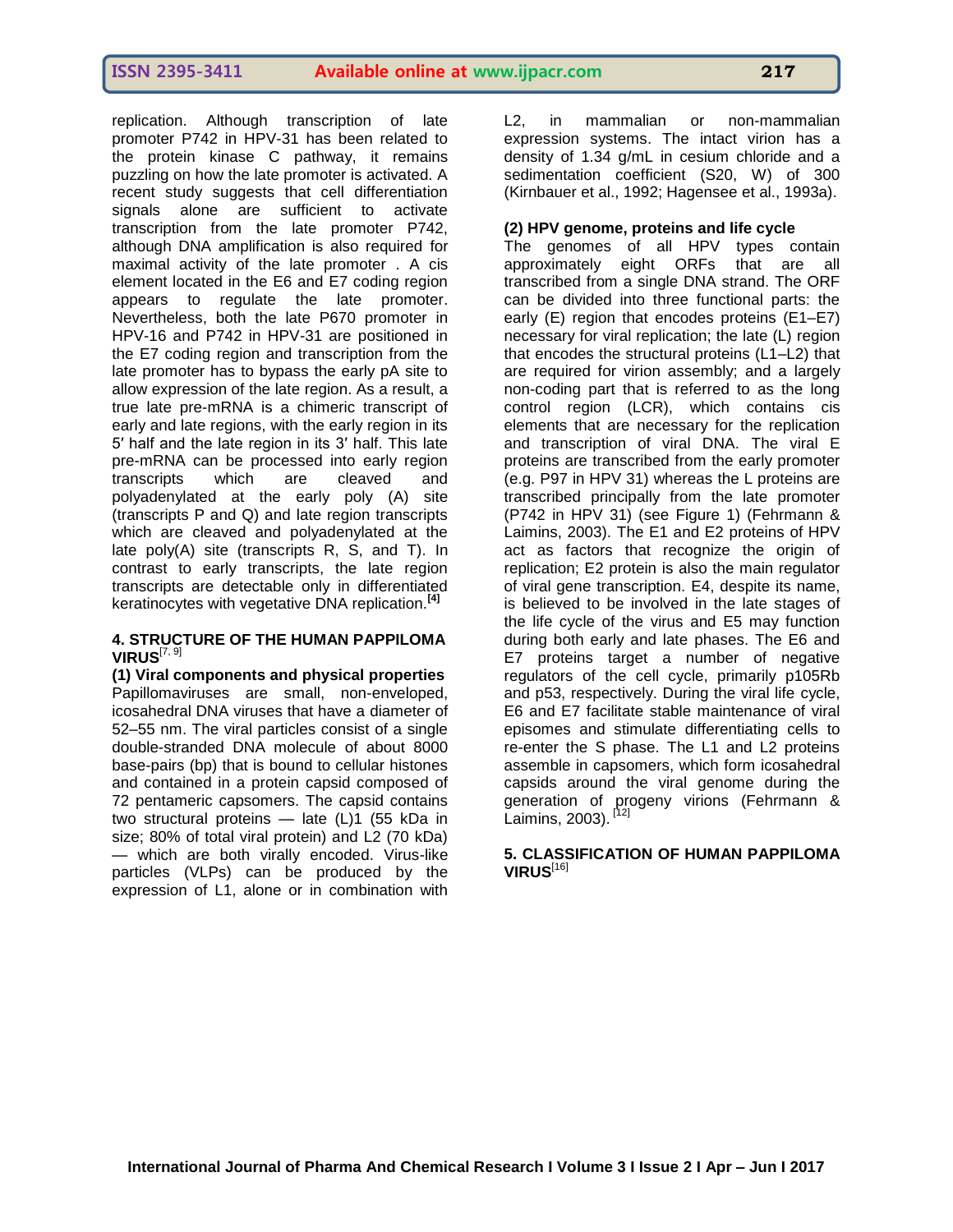

# **6. LIFE CYCLE OF HUMAN PAPPILOMA VIRUS**[3, 9]

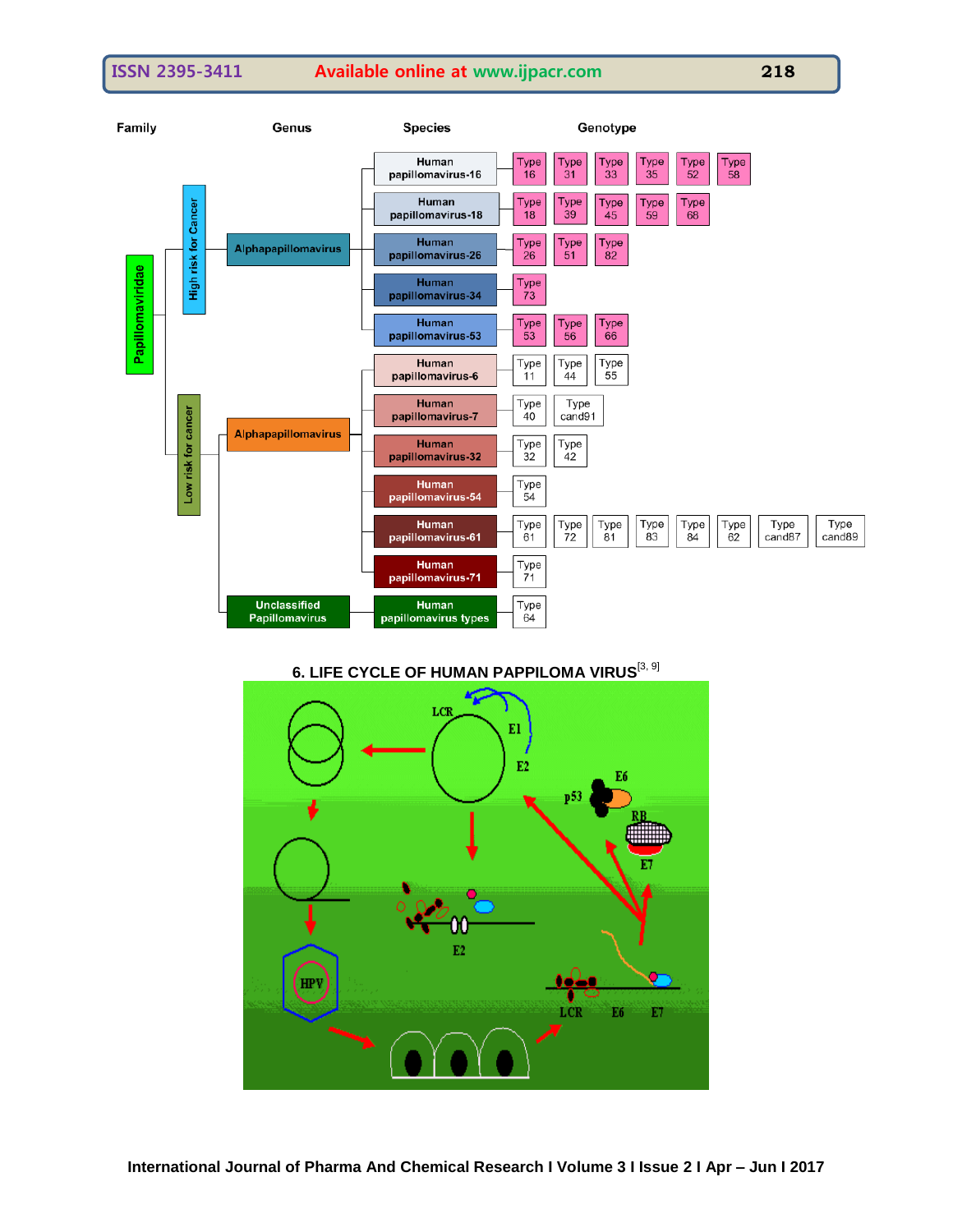### **Starts with the infection of the host cell**

The virus DNA is released within the nucleus. Numerous cellular transcription factors interact with the non-coding viral regulatory region (LCR), starting transcription of the two hpv-16 transforming early genes (E6 and E7). The transforming proteins interact with the cellular antioncogenic regulator p53 disrupting the cell cycle. Infection requires entry to nondifferentiated basal cells Virus binds to heparin and  $\alpha_6$ -integrin.

Virions are taken in by endocytosis Genome ends up inside nucleus Stays as circular DNA Does not incorporate itself into host genome. Replication of genome occurs generating 50-100 copies Every cell division genome is duplicated and split equally between parent and daughter cell. This type of division is referred to as ‗plasmid replication.When Basal Cells become Keratinocytes burst of viral replication occurs.

This burst is called vegetative replication. During this same period L1 and L2 genes are expressed producing capsids. Release of assembled virions occurs during cell death.

The HPV life cycle consists of initial infection, uncoating, genome maintenance, genome amplification, and packaging to form new viral particles. Most of the work in this area and its associated genetic events has focused on HPV type 16 (HPV16) which is a major cause of cervical cancer. Initial infection is thought to require viral access to cells in the basal layer of the epithelium, via breaks, abrasions or other micro-traumas in the stratified epithelium. Hair follicles seem to have abundant amounts of viral DNA15 leading to suggestions that epithelial stem cells may be an important target for the virus.16 The virus attaches to the basal epithelial cells via specific cell surface receptors17 leading to internalisation of the virus followed by uncoating of the viral particles and release of the viral genome. It has therefore been suggested that E7 functions to promote Sphase entry in a subset of suprabasal cells with intrinsically low levels of p21/p27 or alternatively high levels of E7 expression. Amplification of viral genome occurs in the mid to upper epithelial layers and requires the activity of E1, E1, E4 and E5 proteins. The exact details are still to be elucidated but key events include upregulation of a promoter present within the E7 open reading frame and increased E1/E2 expression. The freshly replicated genome can act as a template for further gene expression leading top increased amounts of E1/E2 and

other replication proteins. The minor (L2) and major (L1) capsid proteins are expressed.

#### **7. REPLICATION CYCLE OF HUMAN PAPPILOMA VIRUS[11,13,15]**



#### **8. SYMPTOMS OF HUMAN PAPPILOMA VIRUS**[8, 12]

Most men who get genital HPV do not have any symptoms. However, some types of HPV can cause [genital warts. Genital warts](http://geosalud.com/VPH/HPVinfection.htm) are single or multiple growths that appear in the genital area. They may be raised, flat, or cauliflower shaped.

In men, genital warts may appear around the anus or on the penis, scrotum (testicles), groin or thighs. Even men who have never had anal sex can get warts around the anus. Warts may appear within weeks or months after sexual contact with an infected person, or not at all. A person can have the type of HPV that causes genital warts, but never develop any warts.

Genital HPV is passed on through genital contact –such as vaginal and anal sex. Both men and women can get HPV – and pass it on without even realizing it. Genital warts can also be passed on by a person who has HPV but no visible warts. Since the virus can be "silent" for a long time, people can have genital HPV even if years have passed since they have had sex.

Certain types of HPV have been linked to cancer of the anus and penis in men. These cancers are rare –especially in men with healthy immune systems. The types of HPV that can cause genital warts are not the same as the types that can cause penile or anal cancer.

Over half of sexually active men in the United States (U.S.) will have HPV at some time in their lives.

• About 1% of sexually active men in the U.S. have genital warts at any one time.

The American Cancer Society (ACS) estimates that about 1,530 men will be diagnosed with penile cancer in the U.S. in 2006. In this country, penile cancer accounts for about 0.2% of all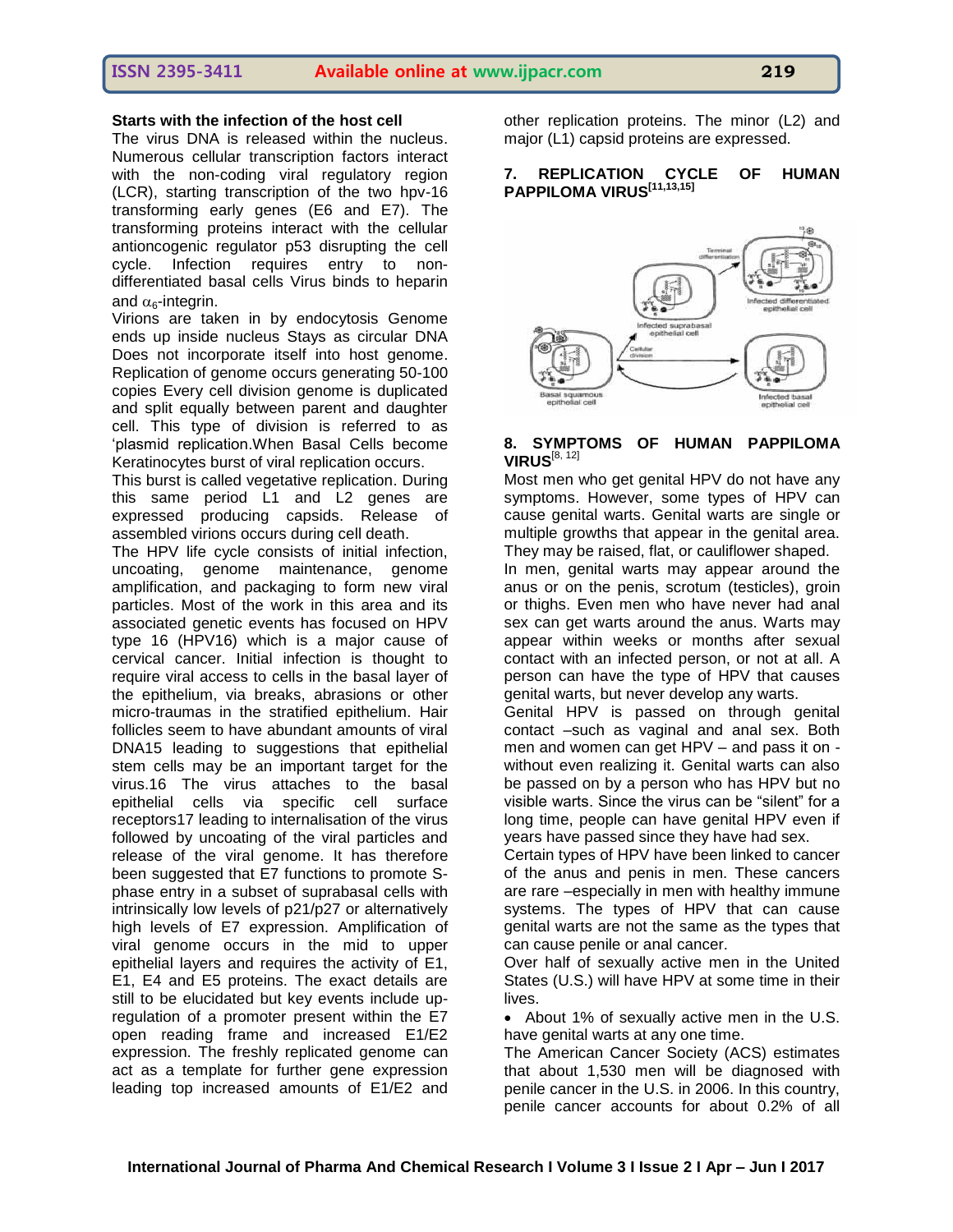cancers in men. It is especially rare in circumcised men.

ACS estimates that about 1,910 men will be diagnosed with anal cancer in 2006. The risk for anal cancer is 17 times higher among gay and bisexual men than among heterosexual men. The risk is also higher among men with compromised immune systems, including those with HIV. At the moment, there is no test approved to detect HPV in men. However, there are ways to detect the most common problem caused by HPV in men, genital warts. Genital warts are usually diagnosed by visual inspection. Some health care providers may use a vinegar solution to help identify flat warts, although this test is not specific for warts. That means the test may falsely identify normal skin as a wart.

There are currently no tests approved to detect early evidence of HPV-associated cancers in men, as there are for women (Pap tests). Nonetheless, since anal cancer is more common in gay, bisexual, and HIV-positive men, some experts recommend routine anal Pap tests for those populations. The anal Pap test is used to find abnormal cells in the anus (caused by HPV) that could turn into cancer over time. However, it is not yet clear that finding and removing abnormal cells from the anus will effectively prevent anal cancer from developing in the future. CDC does not recommend anal cancer screening.

There is no treatment or cure for HPV. But there are ways to treat the health conditions associated with HPV in men, including genital warts, penile cancer and anal cancer. Visible genital warts can be treated with medication, surgically removed, or frozen off. Some of these treatments can be applied by the patient, while others must be performed by a health care provider. No one treatment is best. Warts might return, especially in the first 3 months after treatment. [\(Genital Warts Treatment\)](http://geosalud.com/VPH/HPVinfection.htm)

It is not known whether treatment of genital warts will reduce the chance of passing the virus on to a sex partner. If left untreated, genital warts may go away, remain unchanged, or increase in size or number. They will not turn into cancer. For these reasons, some individuals may choose not to get treated, but to see if the warts will disappear on their own.

No. HPV is not like other sexually transmitted infections (STIs), which need to be detected and treated. HPV is a virus that lives in the skin, rather than in your body. There is no clear health benefit to knowing you have this virus since HPV is unlikely to affect your health and cannot be treated. For most men, there would be no need to treat HPV, even if treatment were available since it usually goes away on its own.

While most men will not develop health problems from HPV, some men are at higher risk of disease from HPV. HIV positive men are more likely to get severe and prolonged cases of genital warts, which may be more resistant to treatment. They are also more likely to develop anal cancer. It is also important for men to realize that they can unknowingly transmit HPV to their female sex partners. Compared to heterosexual men, women are at higher risk of developing disease from HPV most notably, cervical cancer. Cervical cancer in women is much more common than anal or penile cancer in men. According to ACS, more than 9,700 women will be diagnosed with cervical cancer in the U.S. in 2006.

Because HPV is so common but usually invisible, the only sure ways to prevent it are not to have sex, or to have sex with only one uninfected person, who is only having sex with you. You can lower your risk by limiting your number of sex partners and choosing partners who have had few or no sex partners. Condoms may also lower your risk of HPV-associated conditions. Condoms may provide some but not complete protection against HPV, since HPV can infect skin that is not covered by a condom. Condoms have been shown to reduce the risk of genital warts and cervical cancer. Condoms can also reduce the risk of HIV and some other sexually transmitted infections, when used all the time and the right way.

There is now an HPV test for women, which can be used as part of cervical cancer screening and management. This test is not a general check for HPV, and it is not designed to find HPV in men. Partners usually share HPV. If you have been partners for a long time, it is likely that you already have HPV. The types of HPV that put a woman at risk for cervical cancer very rarely cause any health problems for heterosexual men. This probably means she has a type of HPV on her cervix that could put her at risk for cervical cancer. HPV is not a sign that you or your partner has been unfaithful in the relationship. HPV can be silent in the body for many years before it is found on a test. She may have had HPV for many years, and there is no way.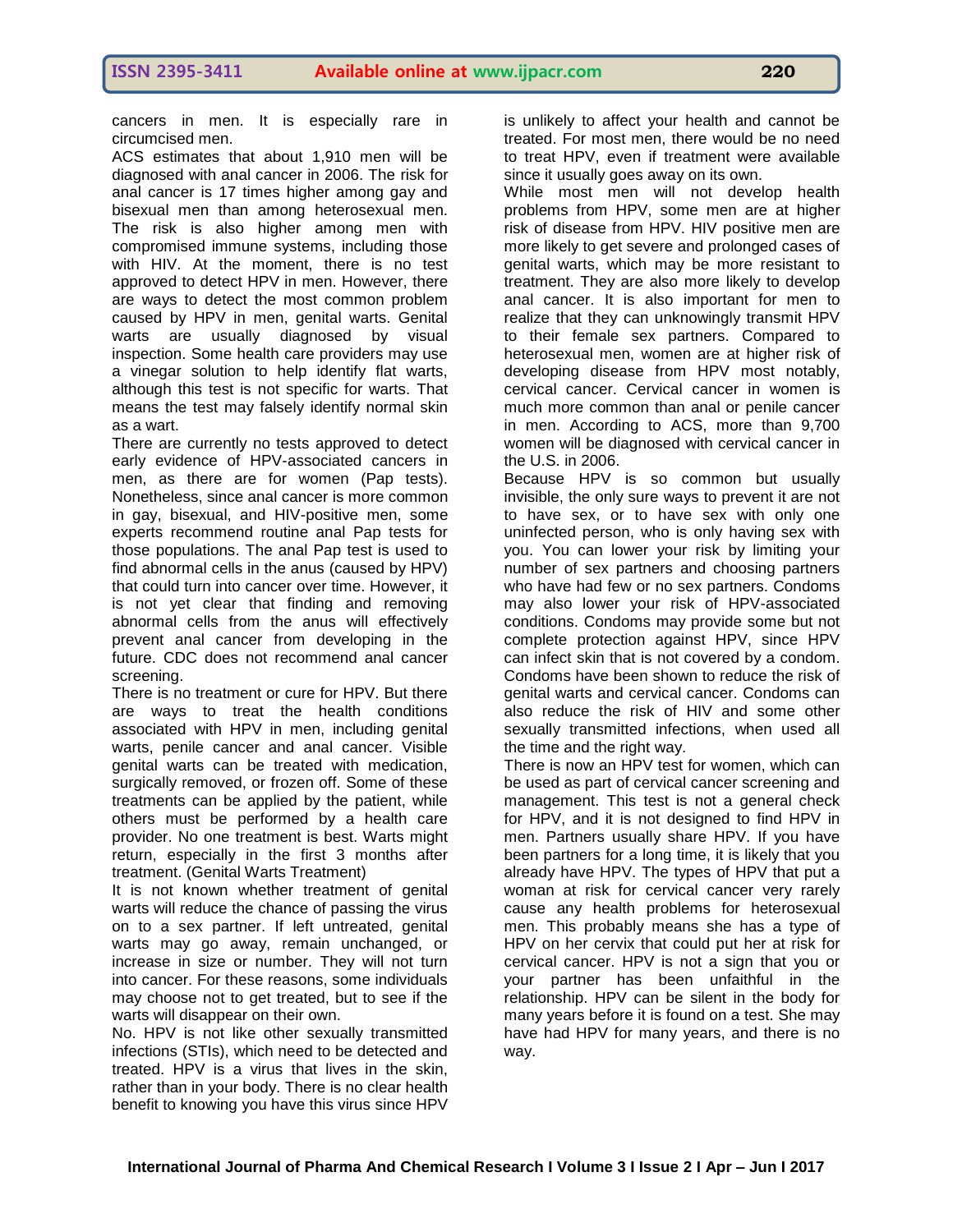#### **HOW DOES HUMAN PAPPILOMA VIRUS WORKS?** [4]

HPV infects the basal cells of the dermal layer, and early gene expression occurs in these cells.

- Late gene expression and high copy DNA synthesis occurs only in terminally differentiated epidermal cells.
- This implies a link between differentiation and gene expression, although the nature of this link is unknown.
- Some strains of HPV are able to transform host cells on their own, whereas others require cofactors.
- **Signs of HPV infection**
	- 1) Cervical cancer
	- 2) Genital organ cancer

#### **9. DIAGNOSIS TESTS OF HUMAN PAPPILOMA VIRUS [8,15,16]**

- 1) Non-molecular techniques for the detection of genital HPV infection
	- (a) Visual inspection techniques
	- (b) Colposcopy

Genital HPV infections other than HPVassociated cervical neoplasia

- ii)Non-genital HPV infection
- (c) Cytology and histology
- 2) Detection of HPV proteins in infected tissues
- 3) Detection of HPV nucleic acids
	- (a) PCR-based methods
	- (b) Commercial nucleic acid hybridization methods
	- (c) Southern and northern blot hybridization
	- (d) In-situ hybridization
	- (e) Comparison of HPV testing methods
- 4) Detection of HPV infections and HPVassociated cancers by serological Assays
	- (a) Detection of capsid antibody
	- (b) Neutralization assays
	- (c) Detection of antibodies to E6 and E7
	- (d) Detection of antibodies to E1, E2, E4 and E5

#### **10. TREATMENT FOR HUMAN PAPPILOMA VIRUS**[4, 8, 10, 14, 15]

Most people with HPV have no signs or symptoms and HPV will clear up by itself.

Unlike other sexually transmitted infections, HPV is caused by a virus and viruses cannot be cured with antibiotics. There is currently no

medical cure to eliminate the HPV virus. Four types of HPV cause the majority of genital warts (types 6 and 11) and most cases of cervical cancer (types 16 and 18). Two vaccines are now available in Canada; one protects against types 16 and 18 and the other against all four types. You should speak to your physician about this option. Treatment depends on the type of HPV virus you have contracted. If you have contracted the low risk types of HPV that cause genital warts, the warts can be removed with treatment at home or at your physician's office. If you have contracted high risk types of HPV that cause cervical, anal or other genital cancer, the treatment will depend on the stage of development at the time of diagnosis.

#### **Treatment of genital and anal warts**

There are home therapies available and some treatment options are available in the doctor's office. The average timeframe required for the successful treatment of cervical, anal and genital warts are approximately eight (8) months. Eliminating the visible aspect of the warts will not always eliminate the HPV virus completely and the warts can reappear. If there are too many warts or they are bulky your physician may recommend one of the following treatment options:

- Chemical treatment methods (cryotherapy) can be painful, embarrassing and may cause scarring. Direct application of two powerful chemicals (podophyllin and trichloroacetic acid) can destroy external genital and anal warts, but this must be repeated several times.
- A new product, imiquimod cream (Aldara) is now available and has some success at stimulating the immune system to fight the virus when it causes external genital and anal warts. There are factors that will affect the successful treatment of genital and anal warts such as smoking, having a diet deficient in Vitamin A or having another sexually transmitted infection.

#### **Treatment of pre-cancerous lesions**

Pre-cancerous lesions rarely cause any noticeable symptoms. These are usually detected through a Pap test (smear) or a colposcopy. It does take many years (as much as 10 years) for pre-cancerous cells to develop into cancer, so having a regular Pap test will ensure that any abnormal cells are detected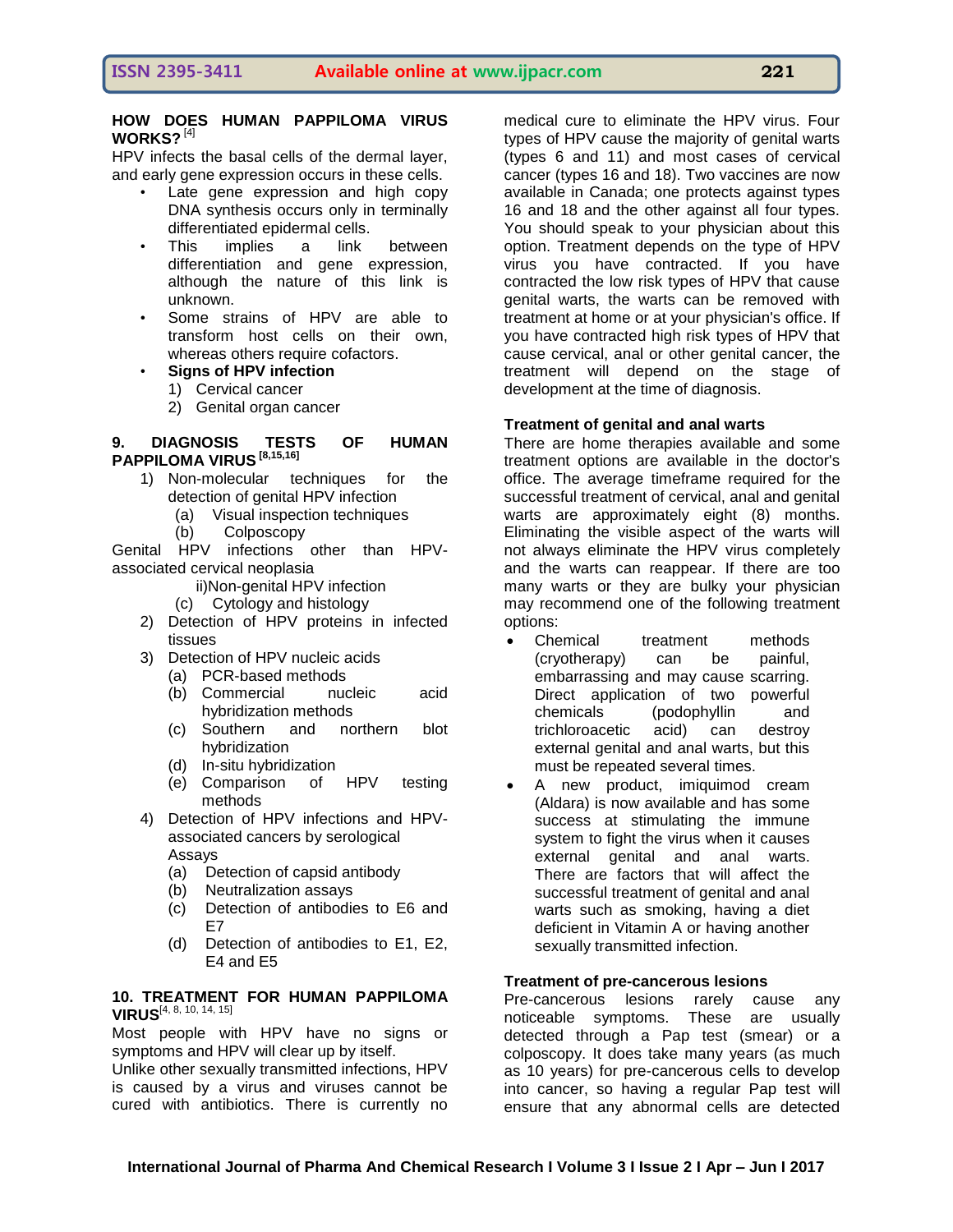early. The most common reason a woman develops cervical cancer is because she did not have a Pap test. Pre-cancerous lesions can usually be treated successfully. Options at this stage can include loop electrosurgical excision procedure (LEEP) which involves the removal of a tissue using a wire loop. Other treatments include laser therapy or cryotherapy.

#### **Treatment of HPV related cancer**

Once you have been diagnosed with cervical cancer, it means there is invasive cancer in the deeper layers of the cervix and has spread to the uterus. If the cancer is limited to the cervix, it can be treated with the removal of the uterus hysterectomy Genital warts can be treated by a doctor and by different methods.

**Podofilox gel:** A patient-applied treatment for external genital warts.

**Imiquimod cream:** A patient-applied treatment. Chemical treatments (including trichloracetic acid and podophyllin), which must be applied by a trained health care provider to destroy warts.

**Cryotherapy:** Uses liquid nitrogen to freeze off the warts.

**Laser therapy:** Uses a laser beam or intense lights to destroy the warts.

**Electrosurgery:** Uses and electric current to burn off the warts.

**Surgery:** Can cut away the wart in one office visit .

**Interferon:** an antiviral drug, which can be injected directly into warts.

The development of a vaccine against HPV is under way, but is still not available.

If left untreated, some genital warts may regress on their own.

#### **ROUTINE VACCINATION**

• This HPV vaccine is recommended for girls and boys 11 or 12 years of age. It *may* be given starting at age 9.

#### **11. PHARMACOLOGICAL DRUGS USED IN HUMAN PAPPILOMA VIRUS**[16]

- There are top 5 drugs that works on Human Pappiloma Virus
	- **1) Gardasil:-** It is one of the top drug for the HPV virus. It is non-infectious quadrivalent recombinant vaccine, with highly purified virus-like

particles, in combination with an Alcontaning vaccine adjuvant.

- **2) Imiquimod (Aldara):** It is a prescription medication that acts as an immune response modifier. Imiquimod is a patient-applied cream used to treat certain diseases of the skin as well as HPV.
- **3) Podofilox (Condilox):-** It is a drug used to treat HPV virus. It is non alkaloid toxic lignin extracted from the roots & rhizomes of the Podophyllum species. It is topical gel used for the treatment of external genital.
- **4) Tricholoacetic acid:** It is analogue of acetic acid in which 3 hydrogen atom of the methyl group have all been replaced by chlorine atom. Solution containing tricholoro acetic acid used for treatment of genital warts.
- **5) Vaccine:-** It is used for the protects against the sexually transmitted virus that cause cervical cancer it also helps in genital warts.

#### **12. MARKETED PREPARATIONS USED IN HUMAN PAPPILOMA VIRUS**[16]

- 1) **Nog Divine** (Natural Forming Liquid, Initiative Lubricant).
- 2) **Bioglide** (Meditional Lubricating Gel).
- 3) **Carageenan** (Natural Personal Lubricant).

#### **13. REFERENCES**

- 1. Bosch et at.2002. The eausal relationship between human pappiloma virus and cervical
- 2. Cancer .J clin pathol 55;244-265.
- 3. Bimer et al.2000. overexpresion of Hypoxia-inducibal factor la is marker for unfavevrabal
- 4. Prognosis in Early-stage invasive cervical cancer. Cancer research 60; 4693-4696
- 5. Furamoto et al.2002.Human papilloma virus (HPV) and cervical cencer .J medical investigation 49; 124-122
- 6. Hausn . H. 2000.papillomaviruses causing cancer ; Evasion from Hostvcell control in Early Events in carcinogensis .J Nah cancer inst 92 ; 690-8.
- 7. Munoz et al.2006. HPV in the etiology of Human cancer .vaccine 2453;53/1- 53/10.